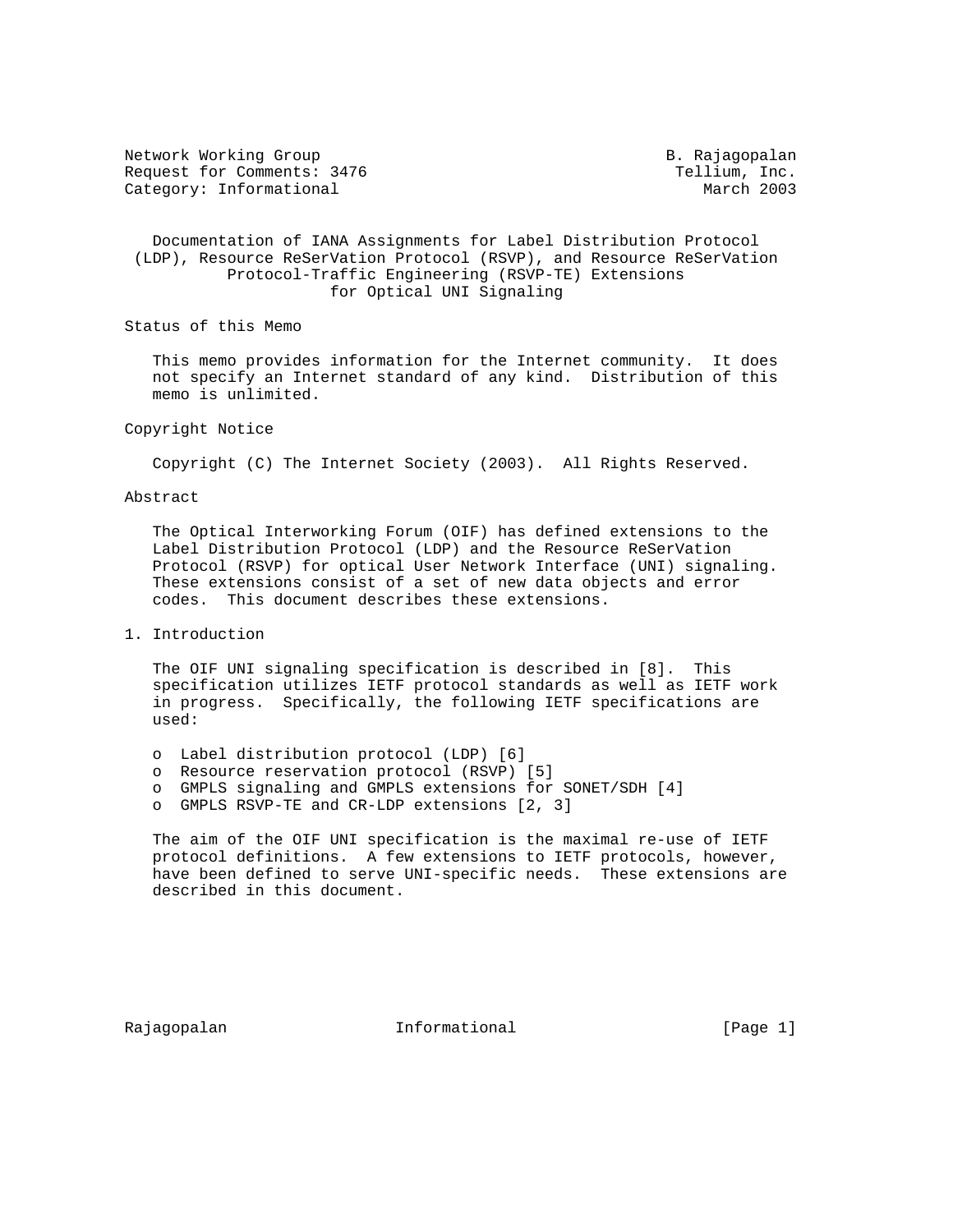## 2. LDP Extensions for UNI Signaling

 The LDP extensions for UNI signaling consist of new TLVs that capture UNI-specific parameters and new UNI-specific status codes. The new TLVs are Source ID (3 TLVs), Destination ID (3 TLVs), Egress Label, Local Connection ID, Diversity, Contract ID, and UNI Service Level [8]. These are described below. The new status codes are assigned from the private use space of LDP codes, as described in [8]. The UNI specification [8] also defines two new LDP messages, Status Enquiry and Status Response. These messages have been obsoleted and hence no code points are requested in this document for them.

2.1 Source ID TLVs

 Three TLVs have been defined to encode the Source ID. The content and usage of these TLVs are described in [8].

2.1.1 IPv4 Source ID

0  $1$  2 3 0 1 2 3 4 5 6 7 8 9 0 1 2 3 4 5 6 7 8 9 0 1 2 3 4 5 6 7 8 9 0 1 +-+-+-+-+-+-+-+-+-+-+-+-+-+-+-+-+-+-+-+-+-+-+-+-+-+-+-+-+-+-+-+-+  $|U|F|$ Source ID Type (0x0960)  $|$  Length +-+-+-+-+-+-+-+-+-+-+-+-+-+-+-+-+-+-+-+-+-+-+-+-+-+-+-+-+-+-+-+-+ | | Contents | | +-+-+-+-+-+-+-+-+-+-+-+-+-+-+-+-+-+-+-+-+-+-+-+-+-+-+-+-+-+-+-+-+

2.1.2 IPv6 Source ID

0  $1$  2 3 0 1 2 3 4 5 6 7 8 9 0 1 2 3 4 5 6 7 8 9 0 1 2 3 4 5 6 7 8 9 0 1 +-+-+-+-+-+-+-+-+-+-+-+-+-+-+-+-+-+-+-+-+-+-+-+-+-+-+-+-+-+-+-+-+  $|U|F|$ Source ID Type (0x0961)  $|U|F|$  Length +-+-+-+-+-+-+-+-+-+-+-+-+-+-+-+-+-+-+-+-+-+-+-+-+-+-+-+-+-+-+-+-+ | | Contents | | +-+-+-+-+-+-+-+-+-+-+-+-+-+-+-+-+-+-+-+-+-+-+-+-+-+-+-+-+-+-+-+-+

Rajagopalan **Informational Informational** [Page 2]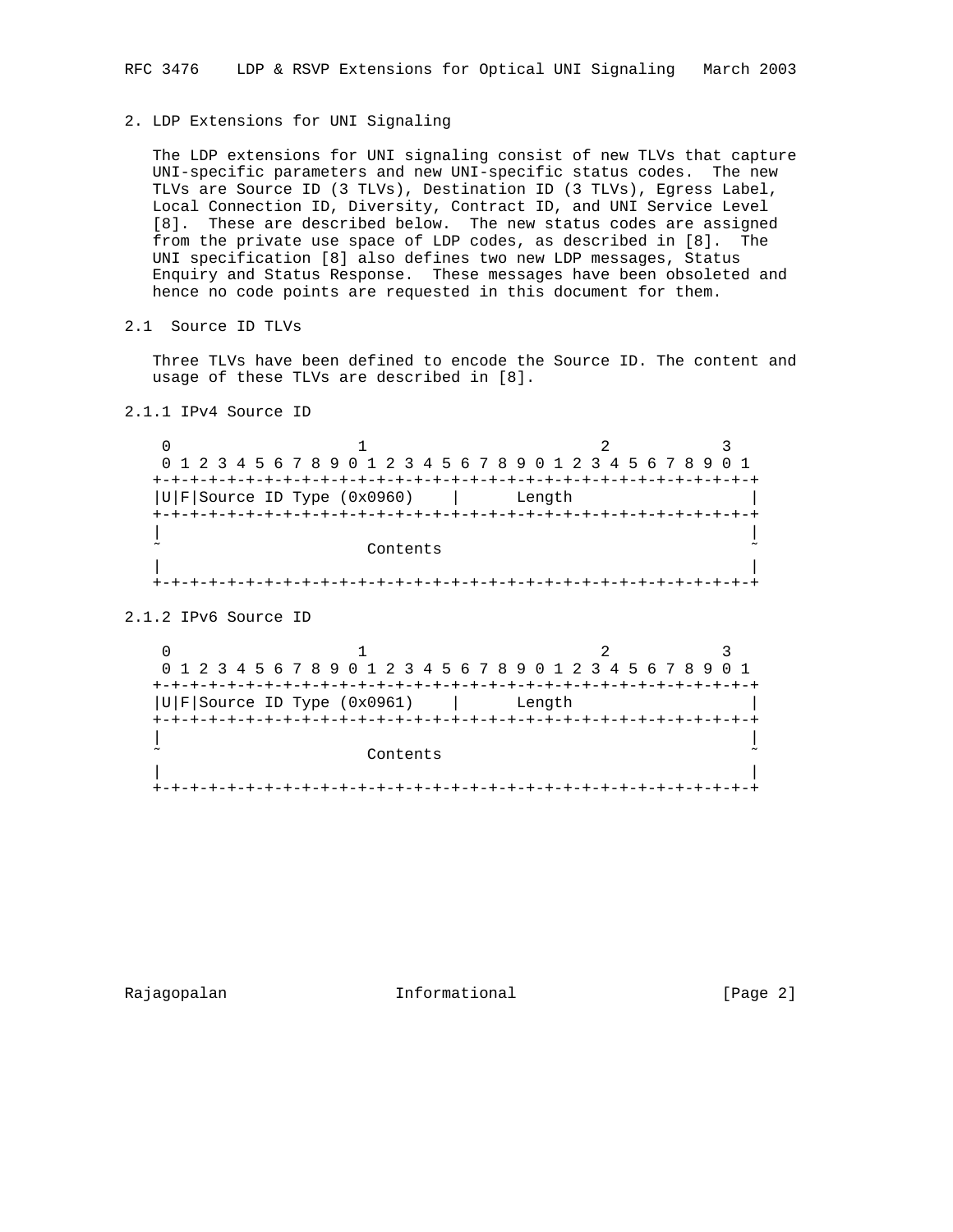```
2.1.3 NSAP Source ID
0 1 2 3
   0 1 2 3 4 5 6 7 8 9 0 1 2 3 4 5 6 7 8 9 0 1 2 3 4 5 6 7 8 9 0 1
   +-+-+-+-+-+-+-+-+-+-+-+-+-+-+-+-+-+-+-+-+-+-+-+-+-+-+-+-+-+-+-+-+
  |U|F|Source ID Type (0x0962) | Length
   +-+-+-+-+-+-+-+-+-+-+-+-+-+-+-+-+-+-+-+-+-+-+-+-+-+-+-+-+-+-+-+-+
 | |
                 Contents
 | |
   +-+-+-+-+-+-+-+-+-+-+-+-+-+-+-+-+-+-+-+-+-+-+-+-+-+-+-+-+-+-+-+-+
2.2 Destination ID TLVs
  Three TLVs have been defined to encode the Destination ID. The
  content and usage of these TLVs are described in [8].
2.2.1 IPv4 Destination ID
0 1 2 3
   0 1 2 3 4 5 6 7 8 9 0 1 2 3 4 5 6 7 8 9 0 1 2 3 4 5 6 7 8 9 0 1
   +-+-+-+-+-+-+-+-+-+-+-+-+-+-+-+-+-+-+-+-+-+-+-+-+-+-+-+-+-+-+-+-+
  |U|F|Dest ID Type (0x0963) | Length
   +-+-+-+-+-+-+-+-+-+-+-+-+-+-+-+-+-+-+-+-+-+-+-+-+-+-+-+-+-+-+-+-+
 | |
                 Contents
 | |
   +-+-+-+-+-+-+-+-+-+-+-+-+-+-+-+-+-+-+-+-+-+-+-+-+-+-+-+-+-+-+-+-+
2.2.2 IPv6 Destination ID
0 1 2 3
   0 1 2 3 4 5 6 7 8 9 0 1 2 3 4 5 6 7 8 9 0 1 2 3 4 5 6 7 8 9 0 1
   +-+-+-+-+-+-+-+-+-+-+-+-+-+-+-+-+-+-+-+-+-+-+-+-+-+-+-+-+-+-+-+-+
  |U|F|Dest ID Type (0x0964) |U|F| Length
   +-+-+-+-+-+-+-+-+-+-+-+-+-+-+-+-+-+-+-+-+-+-+-+-+-+-+-+-+-+-+-+-+
 | |
                 Contents
 | |
   +-+-+-+-+-+-+-+-+-+-+-+-+-+-+-+-+-+-+-+-+-+-+-+-+-+-+-+-+-+-+-+-+
```
Rajagopalan **Informational Informational** [Page 3]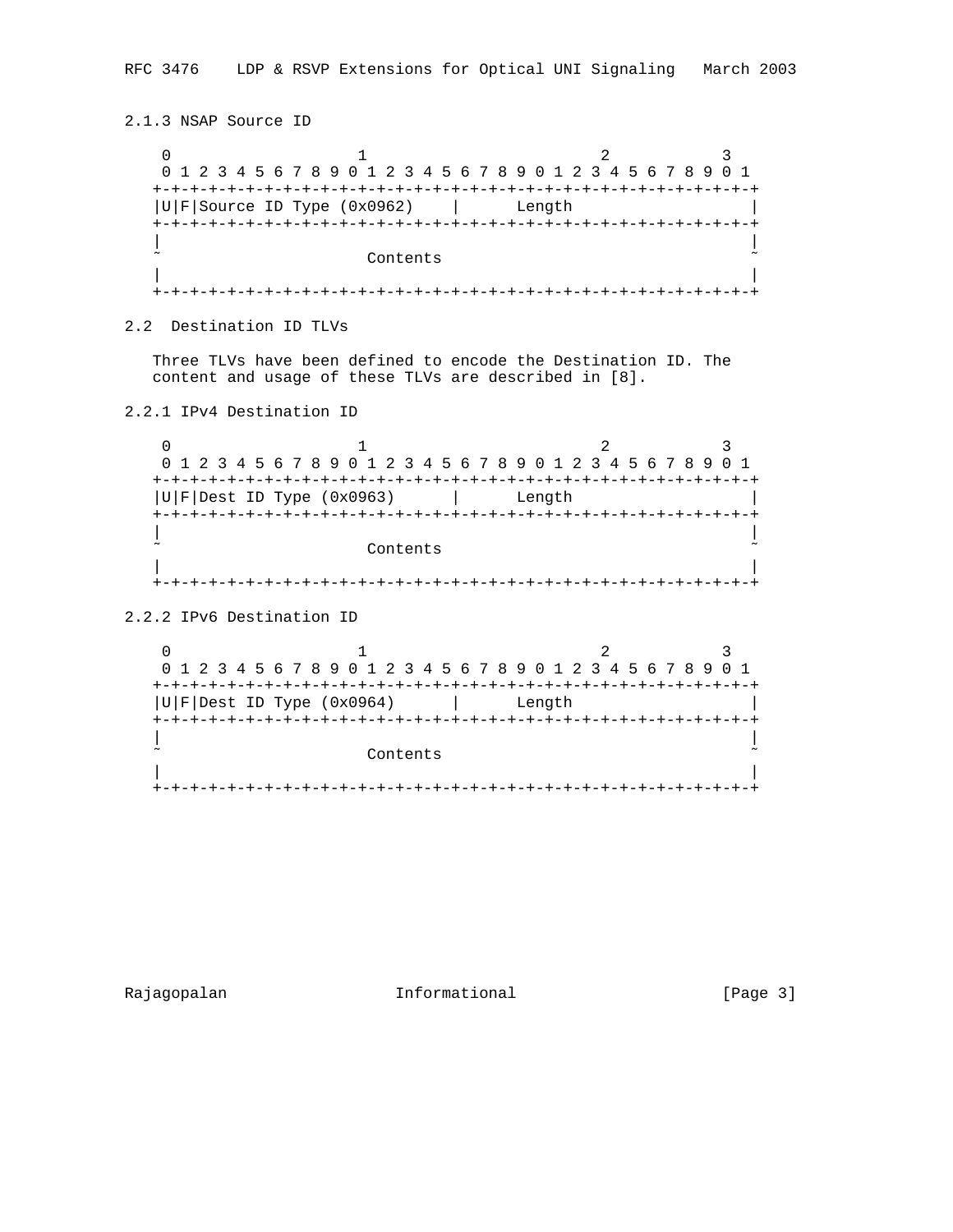```
2.2.3 NSAP Destination ID
0 1 2 3
   0 1 2 3 4 5 6 7 8 9 0 1 2 3 4 5 6 7 8 9 0 1 2 3 4 5 6 7 8 9 0 1
   +-+-+-+-+-+-+-+-+-+-+-+-+-+-+-+-+-+-+-+-+-+-+-+-+-+-+-+-+-+-+-+-+
  |U|F|Dest ID Type (0x0965) | Length
   +-+-+-+-+-+-+-+-+-+-+-+-+-+-+-+-+-+-+-+-+-+-+-+-+-+-+-+-+-+-+-+-+
 | |
                 Contents
 | |
   +-+-+-+-+-+-+-+-+-+-+-+-+-+-+-+-+-+-+-+-+-+-+-+-+-+-+-+-+-+-+-+-+
2.3 Egress Label TLV
  The Egress Label TLV is encoded as:
0 1 2 3
     0 1 2 3 4 5 6 7 8 9 0 1 2 3 4 5 6 7 8 9 0 1 2 3 4 5 6 7 8 9 0 1
     +-+-+-+-+-+-+-+-+-+-+-+-+-+-+-+-+-+-+-+-+-+-+-+-+-+-+-+-+-+-+-+-+
     |U|F|Egress Label (0x966) | Length |
     +-+-+-+-+-+-+-+-+-+-+-+-+-+-+-+-+-+-+-+-+-+-+-+-+-+-+-+-+-+-+-+-+
 | |
                   Contents
 | |
     +-+-+-+-+-+-+-+-+-+-+-+-+-+-+-+-+-+-+-+-+-+-+-+-+-+-+-+-+-+-+-+-+
   The content and usage of this TLV are described in [8].
```

```
2.4 Local Connection ID TLV
```
The Local Connection ID TLV is encoded as:

0  $1$  2 3 0 1 2 3 4 5 6 7 8 9 0 1 2 3 4 5 6 7 8 9 0 1 2 3 4 5 6 7 8 9 0 1 +-+-+-+-+-+-+-+-+-+-+-+-+-+-+-+-+-+-+-+-+-+-+-+-+-+-+-+-+-+-+-+-+  $|U|F|$ Local Conn. ID (0x967)  $|$  Length +-+-+-+-+-+-+-+-+-+-+-+-+-+-+-+-+-+-+-+-+-+-+-+-+-+-+-+-+-+-+-+-+ | | Contents | | +-+-+-+-+-+-+-+-+-+-+-+-+-+-+-+-+-+-+-+-+-+-+-+-+-+-+-+-+-+-+-+-+

The content and usage of this TLV are described in [8].

Rajagopalan **Informational Informational** [Page 4]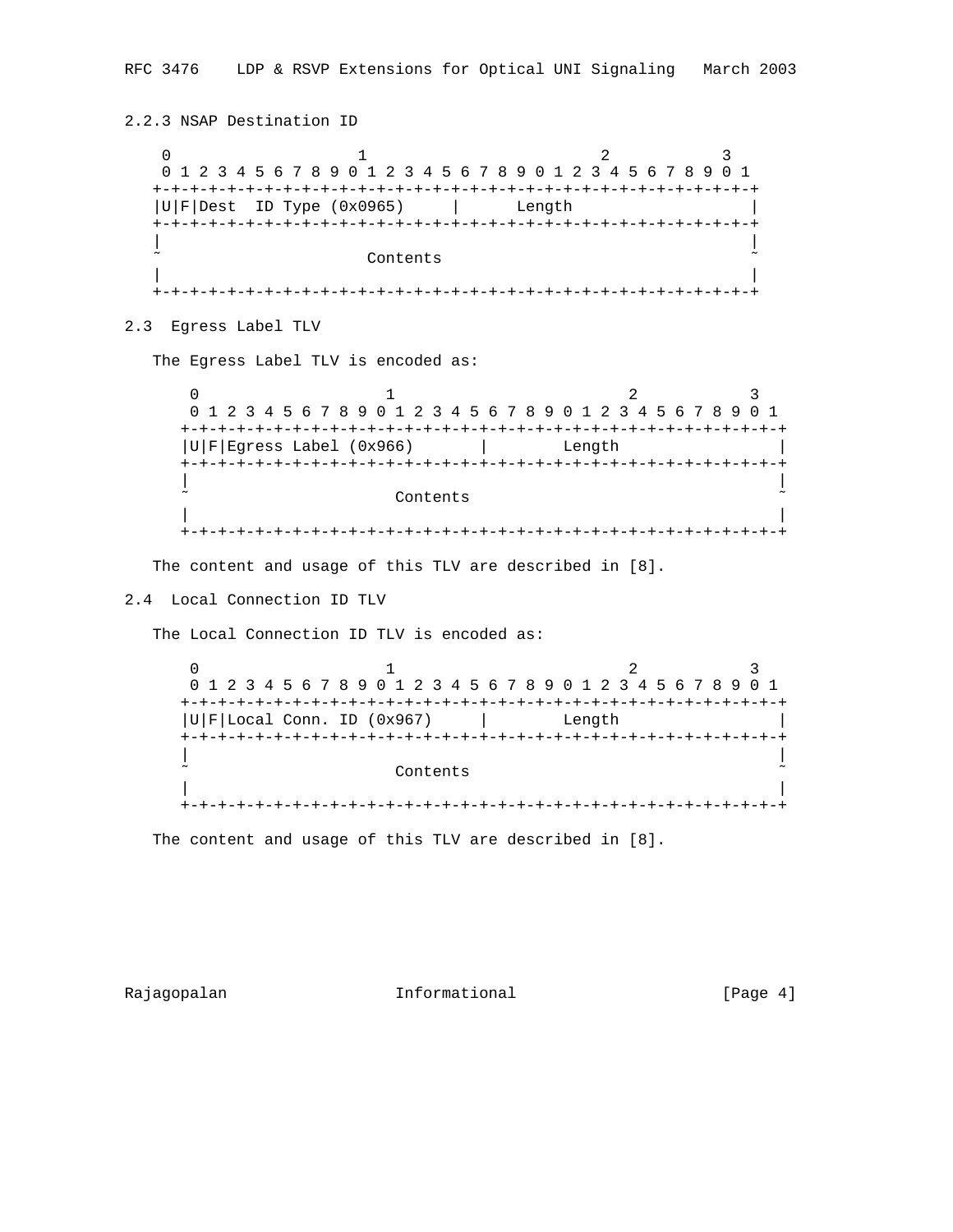## 2.5 Diversity TLV

The Diversity TLV is encoded as:

 $0$  1 2 3 0 1 2 3 4 5 6 7 8 9 0 1 2 3 4 5 6 7 8 9 0 1 2 3 4 5 6 7 8 9 0 1 +-+-+-+-+-+-+-+-+-+-+-+-+-+-+-+-+-+-+-+-+-+-+-+-+-+-+-+-+-+-+-+-+ |U|F|Diversity (0x968) | Length +-+-+-+-+-+-+-+-+-+-+-+-+-+-+-+-+-+-+-+-+-+-+-+-+-+-+-+-+-+-+-+-+ | | Contents | | +-+-+-+-+-+-+-+-+-+-+-+-+-+-+-+-+-+-+-+-+-+-+-+-+-+-+-+-+-+-+-+-+

The content and usage of this TLV are described in [8].

### 2.6 Contract ID TLV

The Contract ID TLV is encoded as:

0  $1$  2 3 0 1 2 3 4 5 6 7 8 9 0 1 2 3 4 5 6 7 8 9 0 1 2 3 4 5 6 7 8 9 0 1 +-+-+-+-+-+-+-+-+-+-+-+-+-+-+-+-+-+-+-+-+-+-+-+-+-+-+-+-+-+-+-+-+  $|U|F|$ Contract ID (0x969)  $|U|$  Length +-+-+-+-+-+-+-+-+-+-+-+-+-+-+-+-+-+-+-+-+-+-+-+-+-+-+-+-+-+-+-+-+ | | Contents | | +-+-+-+-+-+-+-+-+-+-+-+-+-+-+-+-+-+-+-+-+-+-+-+-+-+-+-+-+-+-+-+-+

The content and usage of this TLV are described in [8].

2.7 UNI Service Level TLV

The UNI Service Level TLV is encoded as:

 $0$  1 2 3 0 1 2 3 4 5 6 7 8 9 0 1 2 3 4 5 6 7 8 9 0 1 2 3 4 5 6 7 8 9 0 1 +-+-+-+-+-+-+-+-+-+-+-+-+-+-+-+-+-+-+-+-+-+-+-+-+-+-+-+-+-+-+-+-+ |U|F|Service Level (0x970) | Length +-+-+-+-+-+-+-+-+-+-+-+-+-+-+-+-+-+-+-+-+-+-+-+-+-+-+-+-+-+-+-+-+ | | ˜ Contents ˜ | | +-+-+-+-+-+-+-+-+-+-+-+-+-+-+-+-+-+-+-+-+-+-+-+-+-+-+-+-+-+-+-+-+

The content and usage of this TLV are described in [8].

Rajagopalan **Informational Informational** [Page 5]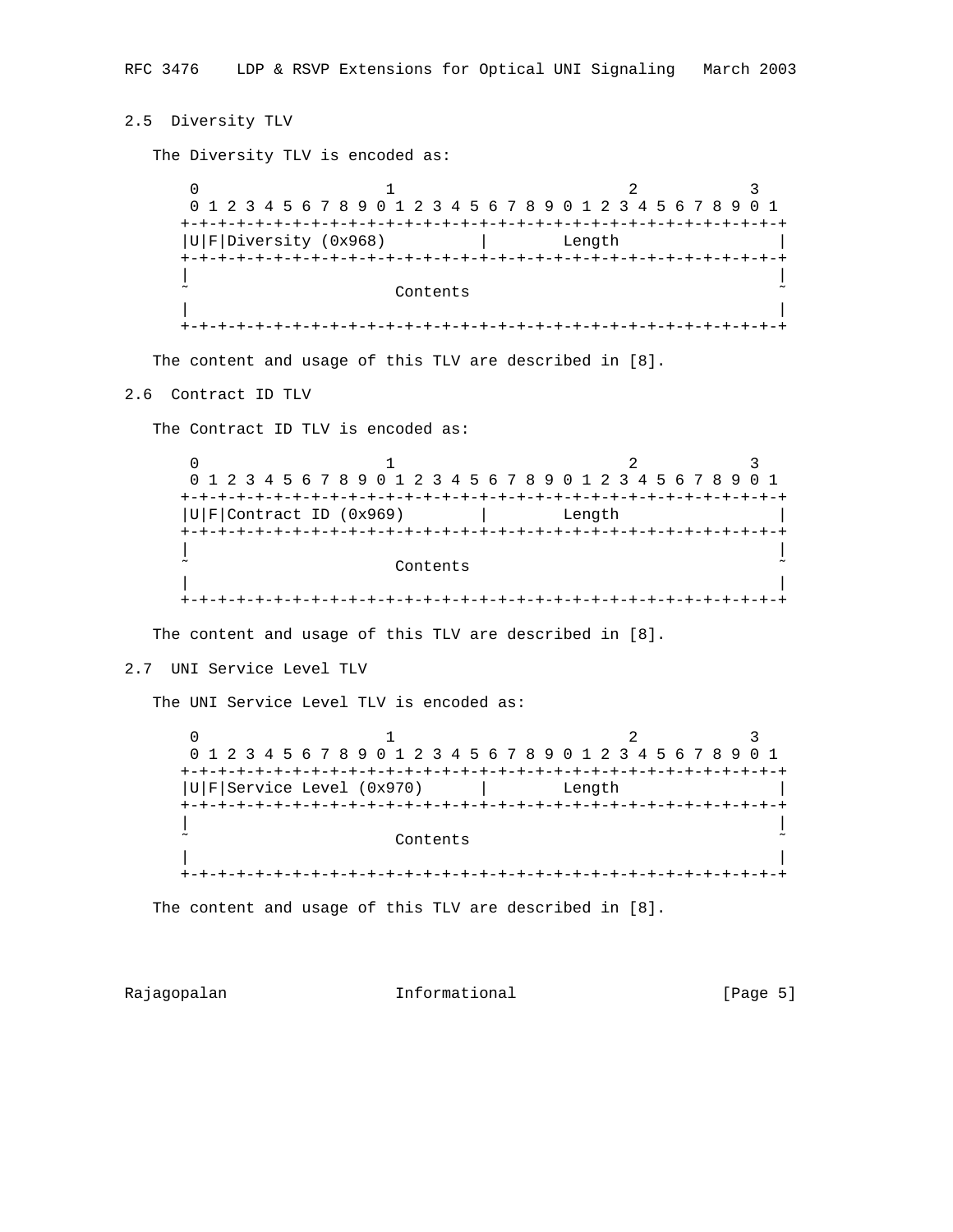3. RSVP Extensions for UNI Signaling

 A single new object class, called "Generalized\_UNI" is defined. In addition, extension to the RSVP session object and new UNI-specific error codes are defined. These are described below.

### 3.1 Generalized\_UNI Object

The GENERALIZED\_UNI object has the following format:

|                                     | 0 1 2 3 4 5 6 7 8 9 0 1 2 3 4 5 6 7 8 9 0 1 2 3 4 5 6 7 8 9 0 1 |  |  |  |  |  |  |  |  |  |  |  |  |           |  |  |  |                    |  |  |  |  |  |  |            |  |  |  |  |  |  |
|-------------------------------------|-----------------------------------------------------------------|--|--|--|--|--|--|--|--|--|--|--|--|-----------|--|--|--|--------------------|--|--|--|--|--|--|------------|--|--|--|--|--|--|
|                                     |                                                                 |  |  |  |  |  |  |  |  |  |  |  |  |           |  |  |  | --+-+-+-+-+-+-+-+- |  |  |  |  |  |  |            |  |  |  |  |  |  |
|                                     | Length $(>8)$                                                   |  |  |  |  |  |  |  |  |  |  |  |  | CNum(229) |  |  |  |                    |  |  |  |  |  |  | C-Type (1) |  |  |  |  |  |  |
| +-+-+-+-+-+-+-+-+-+-+-+-+-+-+-+-+-+ |                                                                 |  |  |  |  |  |  |  |  |  |  |  |  |           |  |  |  |                    |  |  |  |  |  |  |            |  |  |  |  |  |  |
|                                     | (Subobjects)                                                    |  |  |  |  |  |  |  |  |  |  |  |  |           |  |  |  |                    |  |  |  |  |  |  |            |  |  |  |  |  |  |
|                                     |                                                                 |  |  |  |  |  |  |  |  |  |  |  |  |           |  |  |  |                    |  |  |  |  |  |  |            |  |  |  |  |  |  |

Subobjects:

 The contents of a GENERALIZED\_UNI object are a series of variable length data items. The common format of the sub-objects is shown below:

| 0 1 2 3 4 5 6 7 8 9 0 1 2 3 4 5 6 7 8 9 0 1 2 3 4 5 6 7 8 9 0 1 |  |  |  |  |  |  |  |  |  |  |  |  |       |      |  |  |  |  |  |  |  |  |          |  |  |  |  |  |  |  |
|-----------------------------------------------------------------|--|--|--|--|--|--|--|--|--|--|--|--|-------|------|--|--|--|--|--|--|--|--|----------|--|--|--|--|--|--|--|
|                                                                 |  |  |  |  |  |  |  |  |  |  |  |  |       |      |  |  |  |  |  |  |  |  |          |  |  |  |  |  |  |  |
| Length                                                          |  |  |  |  |  |  |  |  |  |  |  |  |       | Type |  |  |  |  |  |  |  |  | Sub-Type |  |  |  |  |  |  |  |
|                                                                 |  |  |  |  |  |  |  |  |  |  |  |  |       |      |  |  |  |  |  |  |  |  |          |  |  |  |  |  |  |  |
|                                                                 |  |  |  |  |  |  |  |  |  |  |  |  | Value |      |  |  |  |  |  |  |  |  |          |  |  |  |  |  |  |  |
|                                                                 |  |  |  |  |  |  |  |  |  |  |  |  |       |      |  |  |  |  |  |  |  |  |          |  |  |  |  |  |  |  |

 The following sub-objects are defined. The contents of these sub objects are described in [8]:

 - Source Transport Network Assigned (TNA) Address sub-object: Type = 1. The following sub-types are defined:

> Ipv4 (Sub-type =  $1$ ); Ipv6  $(Sub-type = 2);$ NSAP (Sub-type = 3).

- Destination TNA Address sub-object: Type = 2; The following sub-types are defined:

> $Ipv4$  (Sub-type = 1); Ipv6 (Sub-type =  $2$ ); NSAP (Sub-type = 3).

Rajagopalan **Informational** Informational [Page 6]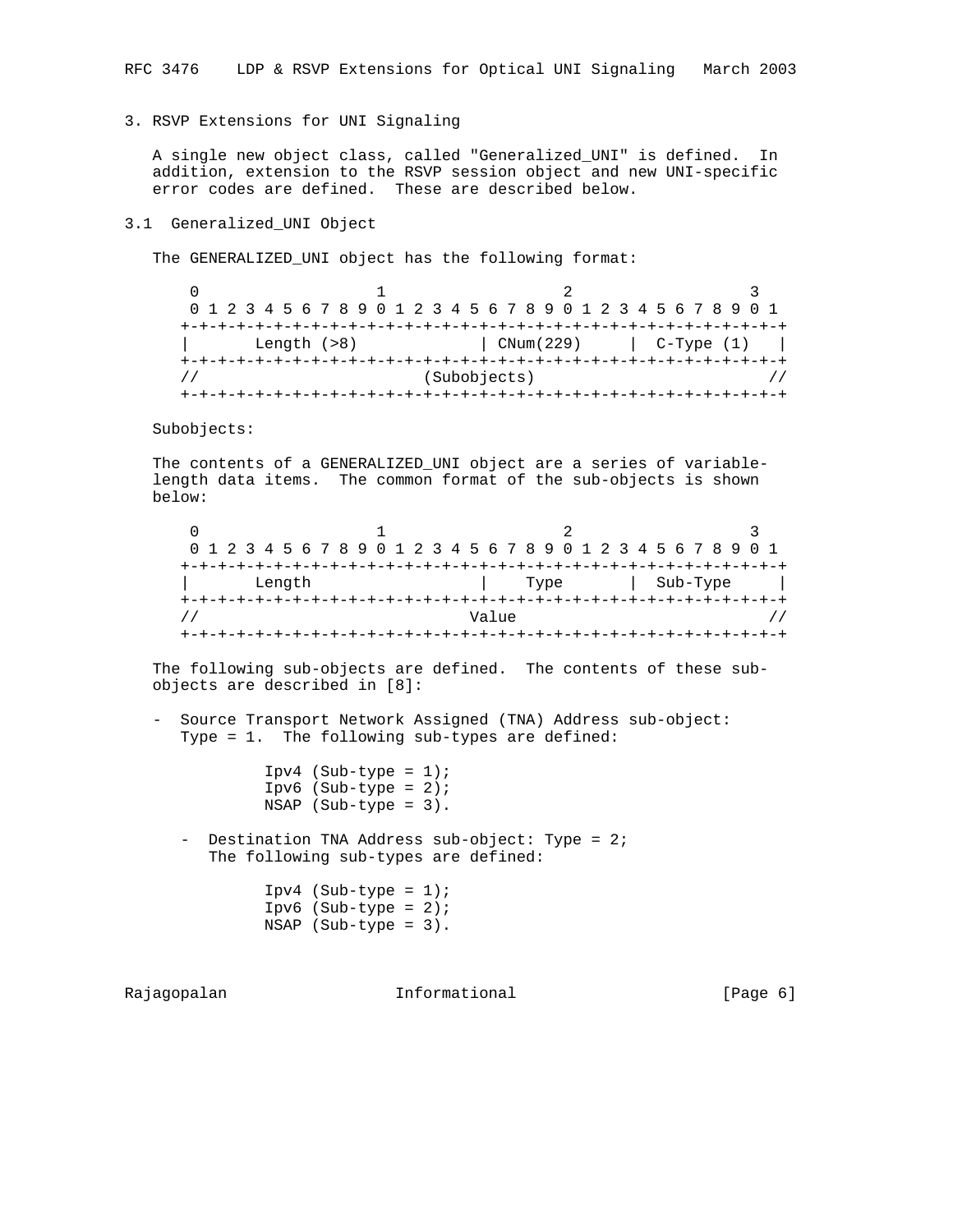- Diversity sub-object: Type = 3, Sub-type = 1.
- Egress label sub-object: Type = 4, Sub-type = 1.
- Service level sub-object: Type = 5, Sub-type = 1.

### 3.2 UNI\_Ipv4\_Session Object

This object [7] has the following format:

UNI\_IPv4\_SESSION object: Class = 1, C-Type = 11

 $0$  1 2 3 0 1 2 3 4 5 6 7 8 9 0 1 2 3 4 5 6 7 8 9 0 1 2 3 4 5 6 7 8 9 0 1 +-+-+-+-+-+-+-+-+-+-+-+-+-+-+-+-+-+-+-+-+-+-+-+-+-+-+-+-+-+-+-+-+ Length  $(16)$  | Class-Num $(1)$  | C-Type  $(11)$  | +-+-+-+-+-+-+-+-+-+-+-+-+-+-+-+-+-+-+-+-+-+-+-+-+-+-+-+-+-+-+-+-+ | IPv4 Address | +-+-+-+-+-+-+-+-+-+-+-+-+-+-+-+-+-+-+-+-+-+-+-+-+-+-+-+-+-+-+-+-+ | MUST be zero | Tunnel ID | +-+-+-+-+-+-+-+-+-+-+-+-+-+-+-+-+-+-+-+-+-+-+-+-+-+-+-+-+-+-+-+-+ Extended IPv4 Address +-+-+-+-+-+-+-+-+-+-+-+-+-+-+-+-+-+-+-+-+-+-+-+-+-+-+-+-+-+-+-+-+

 The C-Type value (11) will distinguish UNI-related RSVP Sessions from other RSVP sessions. The usage of this object is described in [8].

3.3 Error Codes

 UNI-specific errors fall under the "Routing Problem" (error code = 24) [7] and "Policy Control Failure" (error code = 2) [5] errors, and they require the assignment of sub-codes. The following is the list of errors and proposed assignments of sub-codes:

- Routing Problem: Diversity not available (Error code = 24, sub code = 100)
- Routing Problem: Service level not available (Error code = 24, sub-code = 101)
- Routing problem: Invalid/Unknown connection ID (Error code = 24,  $sub-code = 102)$
- Policy control failure: Unauthorized sender (Error code = 2, sub code = 100)
- Policy control failure: Unauthorized receiver (Error code = 2,  $sub-code = 101)$

Rajagopalan **Informational Informational** [Page 7]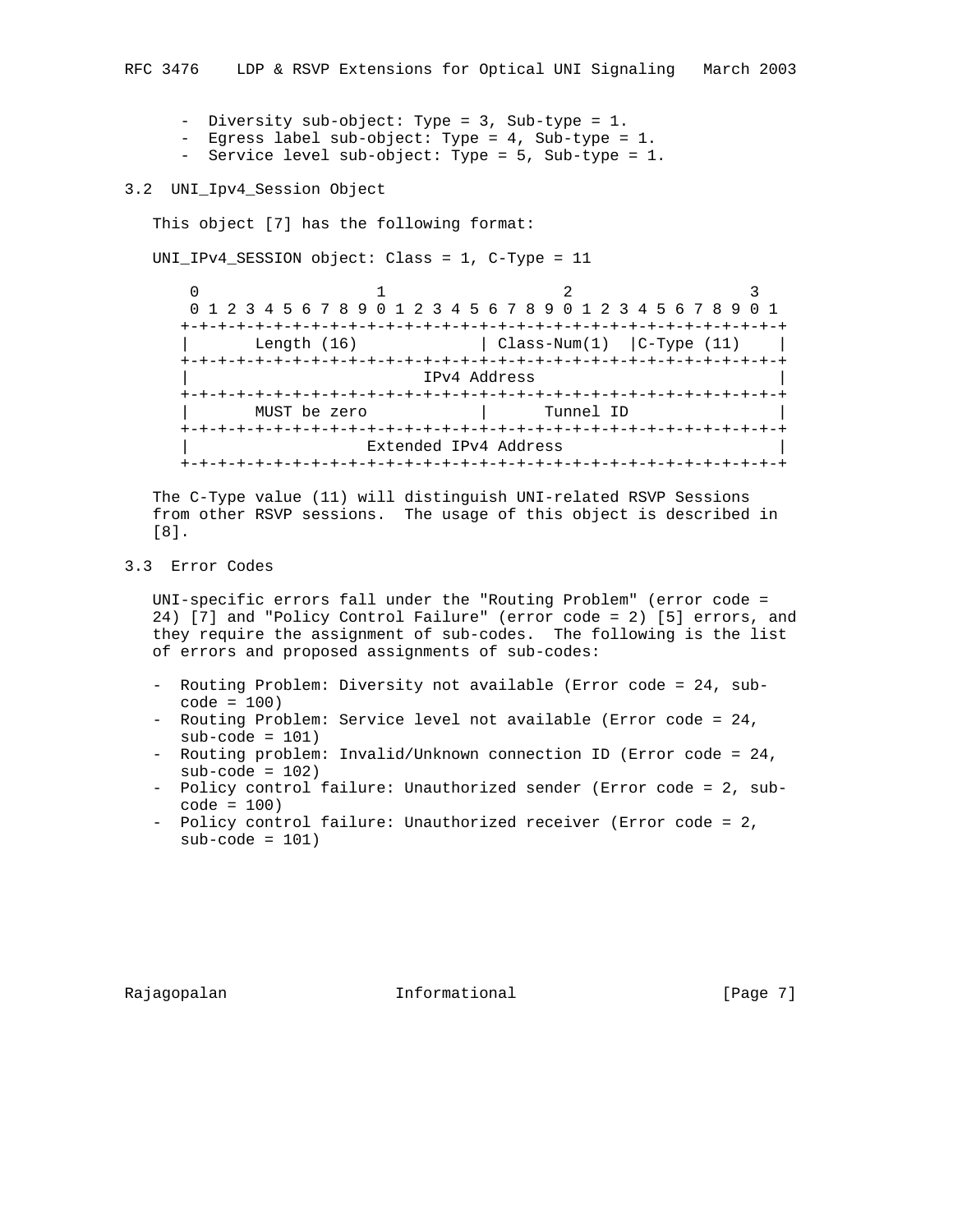4. IANA Considerations

 The OIF UNI 1.0 specification defines new objects and error codes under LDP and RSVP. The majority of these extensions require code point assignments via IETF consensus action. These are summarized below.

4.1 LDP Messages, TLVs and Status Codes

TLV types 0x0960 - 0x0970 as described in Sections 2.1 - 2.7 above.

 UNI-specific status codes have been allocated out of the Private Use space, i.e., 0x3Fxxxxxx. These do not require IANA administration.

4.2 RSVP Object Class and Error Codes

 Generalized\_UNI object class (Section 3.1), Class Number 229, C-Type 1. Further sub-objects are defined, with Type numbers 1-5 and various Sub-Type numbers, as described in Section 3.1. The code points for the Generalized\_UNI object and the associated sub-objects require IANA administration.

 UNI\_Ipv4\_Session Object (Class-Num = 1, C-Type = 11), as described in Section 3.2.

 UNI-specific errors fall under the Routing Problem and Policy Control Failure errors (error codes 24 and 2). Sub-codes under error code 24 are 100, 101 and 102, as described in Section 3.3. Sub-codes under error code 2 are 100 and 101, as described in Section 3.3.

5. Security Considerations

 Security considerations related to RSVP, RSVP-TE and LDP are described in Section 2.8, Section 6 and Section 5 of RFCs 2205 [5], 3209 [9] and 3036 [6], respectively. Security considerations pertaining to UNI signaling using the extensions described in this document and how these relate to the security aspects of RSVP, RSVP- TE and LDP are described in Section 13.4 of the UNI specification [8].

- 6. References
	- [1] Berger, L., Editor, "Generalized Multi-Protocol Label Switching (MPLS) Signaling Functional Description", RFC 3471, January 2003.
	- [2] Berger, L., Editor, "Generalized Multi-Protocol Label Switching (MPLS) Signaling Resource ReserVation Protocol-Traffic Engineering (RSVP-TE) Extensions", RFC 3473, January 2003.

Rajagopalan **Informational** Informational [Page 8]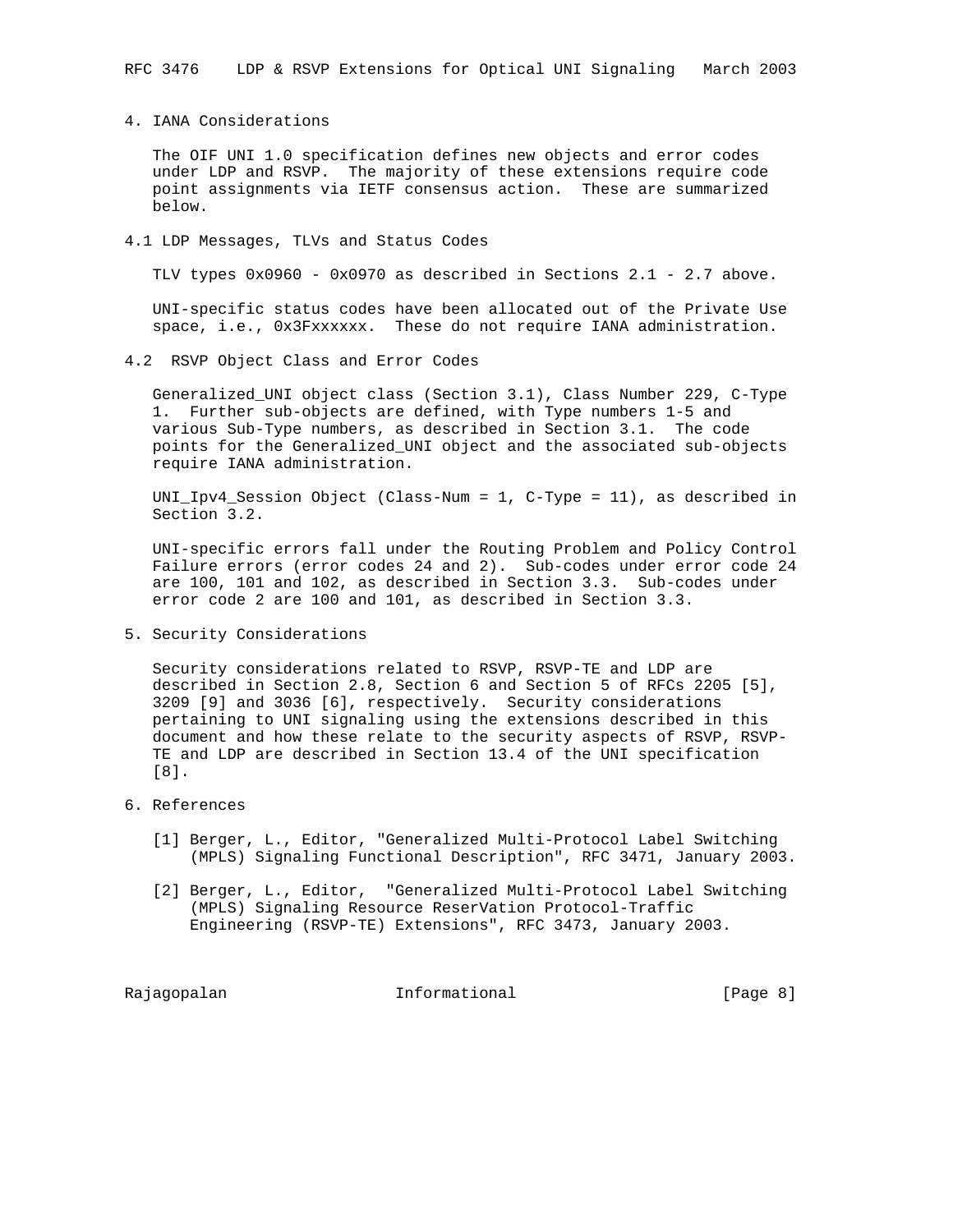- [3] Ashwood-Smith, P. and L. Berger, Editors, "Generalized Multi- Protocol Label Switching (MPLS) Signaling Constraint-based Routed Label Distribution Protocol (CR-LDP) Extensions", RFC 3472, January 2003.
- [4] E. Mannie, et al., "GMPLS Extensions for SONET and SDH Control", Work in Progress.
- [5] Braden, R., Editor, Zhang, L., Berson, S., Herzog, S. and S. Jamin, "RSVP Functional Specification", RFC 2205, September 1997.
- [6] Andersson, L., Doolan, P., Feldman, N., Fredette, A. and B. Thomas, "LDP Specification", RFC 3036, January 2001.
- [7] Awduche, D., Berger, L., Gan, D., Li, T., Srinivasan, V. and G. Swallow, "RSVP-TE: Extensions to RSVP for LSP Tunnels", RFC 3209, December 2001.
- [8] UNI 1.0 Signaling Specification, The Optical Internetworking Forum, http://www.oiforum.com/public/UNI\_1.0\_ia.html
- 7. Intellectual Property

 The IETF takes no position regarding the validity or scope of any intellectual property or other rights that might be claimed to pertain to the implementation or use of the technology described in this document or the extent to which any license under such rights might or might not be available; neither does it represent that it has made any effort to identify any such rights. Information on the IETF's procedures with respect to rights in standards-track and standards-related documentation can be found in RFC 2028.

 Copies of claims of rights made available for publication and any assurances of licenses to be made available, or the result of an attempt made to obtain a general license or permission for the use of such proprietary rights by implementors or users of this specification can be obtained from the IETF Secretariat.

 The IETF invites any interested party to bring to its attention any copyrights, patents or patent applications, or other proprietary rights which may cover technology that may be required to practice this standard. Please address the information to the IETF Executive Director.

Rajagopalan **Informational** Informational [Page 9]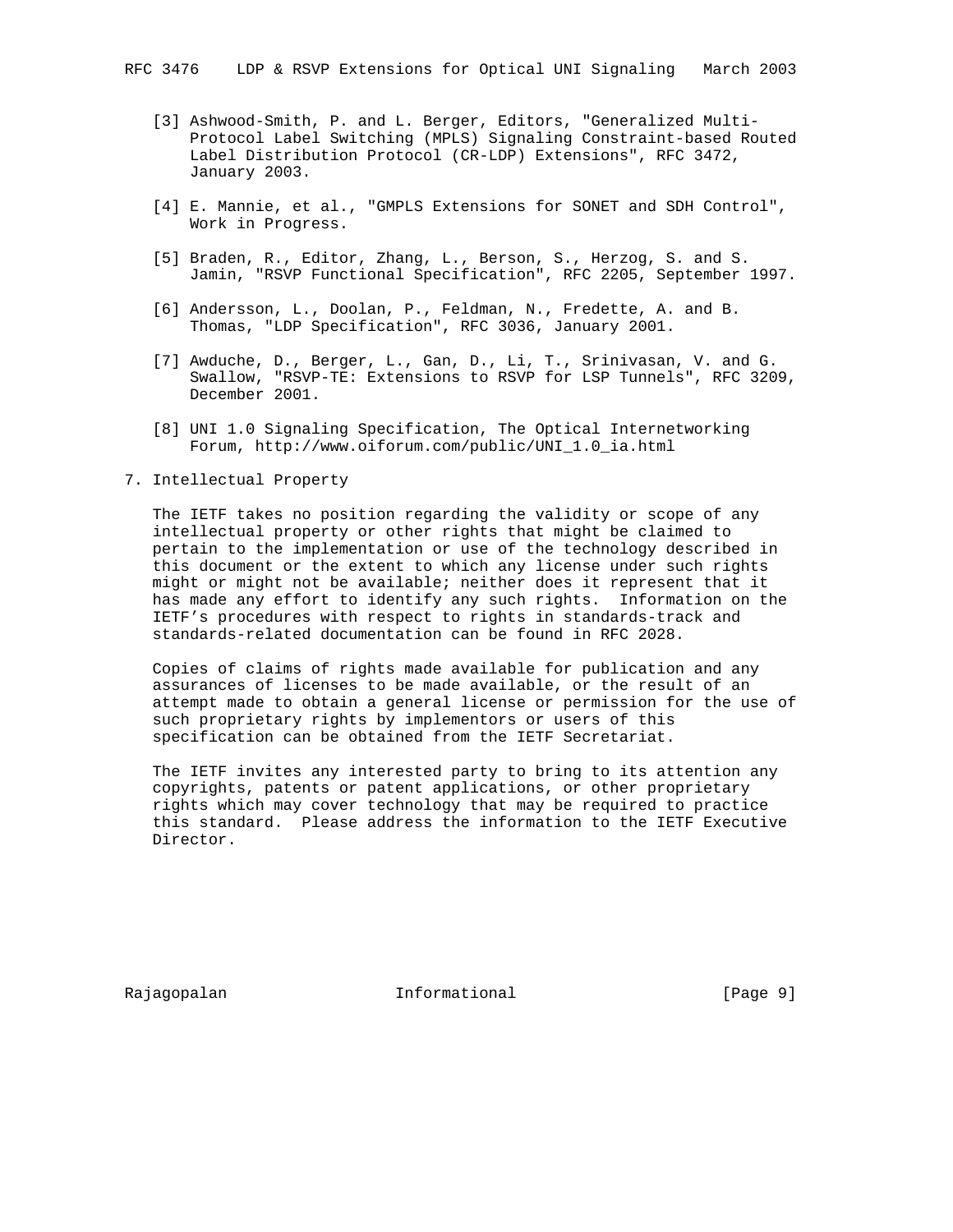# 8. Author's Address

 Bala Rajagopalan Tellium, Inc. 2 Crescent Place Ocean Port, NJ 07757

 Phone: +1-732-923-4237 EMail: braja@tellium.com

Rajagopalan 10 Informational 1999 [Page 10]